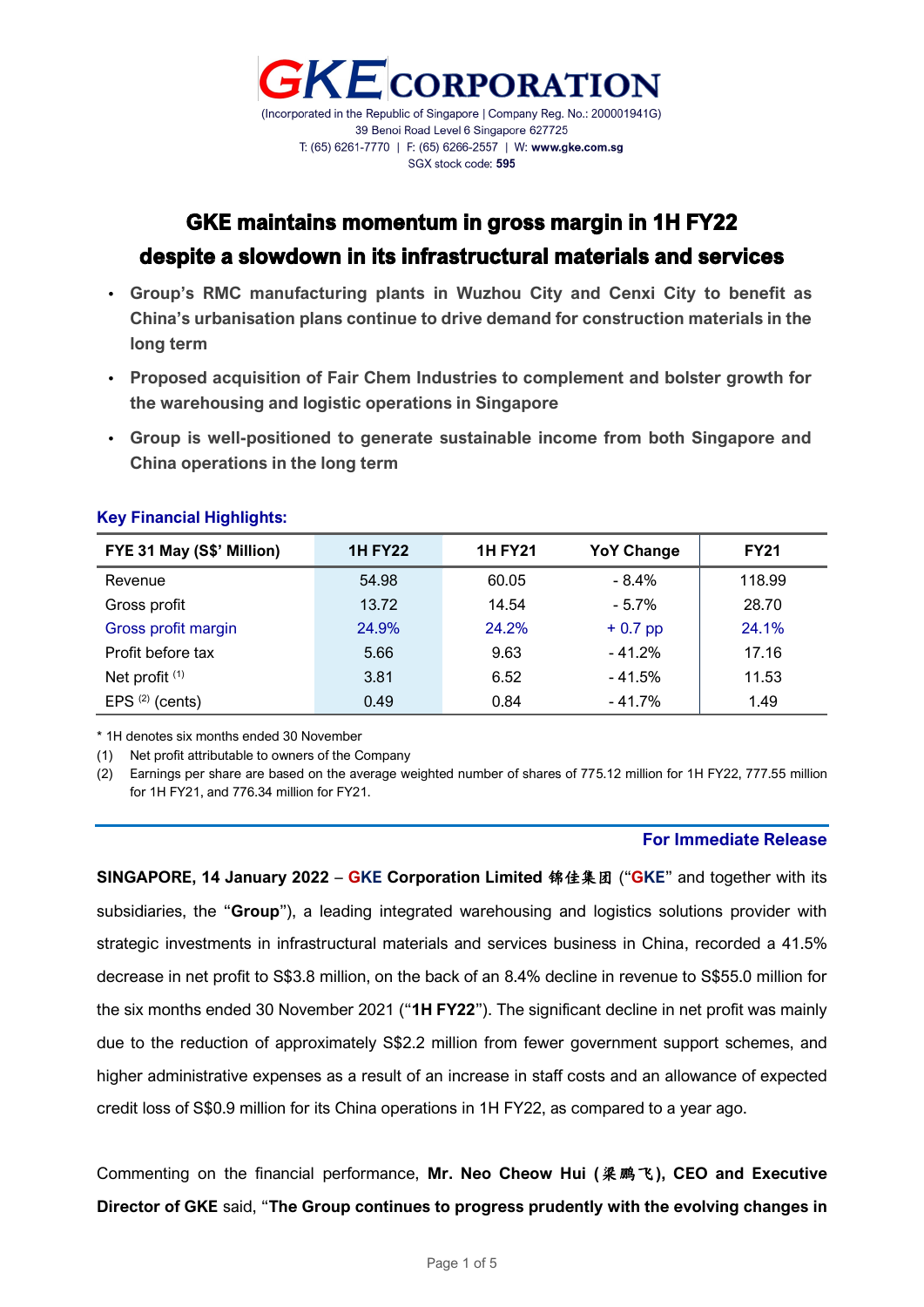**the business environment amid the global coronavirus pandemic. We are committed to building sustainable growth with our key stakeholders, in particular, our customers, shareholders, and employees for the long term.**

**Whilst the Group registered lower sales revenue for our infrastructural materials and services segment in the first half of FY22, we managed to minimise our credit risk exposure. Our China management team has been monitoring the situation diligently when regulatory changes on China's real estate sector affected over-leveraged property developers. We believe that the situation in the real estate sector is stabilising and China's urbanisation plans will continue to drive demand for construction materials. Our ready-mixed concrete ("RMC") manufacturing plants in Wuzhou City and Cenxi City, as well as the construction waste material recycling plant are well placed to benefit in the long term.**"

The RMC manufacturing facility in Cenxi City ("**Cenxi Xing Jian**") has submitted their application and RMC product samples to the relevant authorities for product quality grading and certification. Upon obtaining the Construction Enterprise Qualification certificate from the Ministry of Housing and Urban-Rural Development of China, Cenxi Xing Jian will be able to sell their RMC products commercially. Meanwhile, the associated company, Cenxi Haoyi Recycling Co., Ltd ("**Cenxi Haoyi**"), which focuses on construction waste materials recycling and is located beside Cenxi Xing Jian, is expected to grow progressively with Cenxi Xing Jian as it supplies recycled raw materials as feedstock to the RMC plant. The proximity between the RMC manufacturing and recycling facilities are likely to improve cost savings and efficiency for Cenxi Xing Jian.

Added Mr. Neo, "**Our strategy to diversify into various sectors including chemicals, pharmaceuticals, and healthcare disposables, took us time and effort as each different sector requires the knowledge and ability to specifically handle the storage and logistics of each of these products. Having achieved optimal occupancy at our existing warehouses, we have been taking proactive initiatives to seek viable opportunities to broaden our earnings base, further enhance our business capabilities and diversify our industry risk. Our recent acquisition of Fair Chem Industries Pte Ltd ("FCI") is synergistic to the Group, and together with our specialty chemicals team, we strive to maximise the potential of FCI and improve our capabilities to serve our customers better.**"

The Group had on 21 December 2021 announced its acquisition of FCI, an established specialty chemicals warehouse operator with tolling and specialty chemical manufacturing capabilities in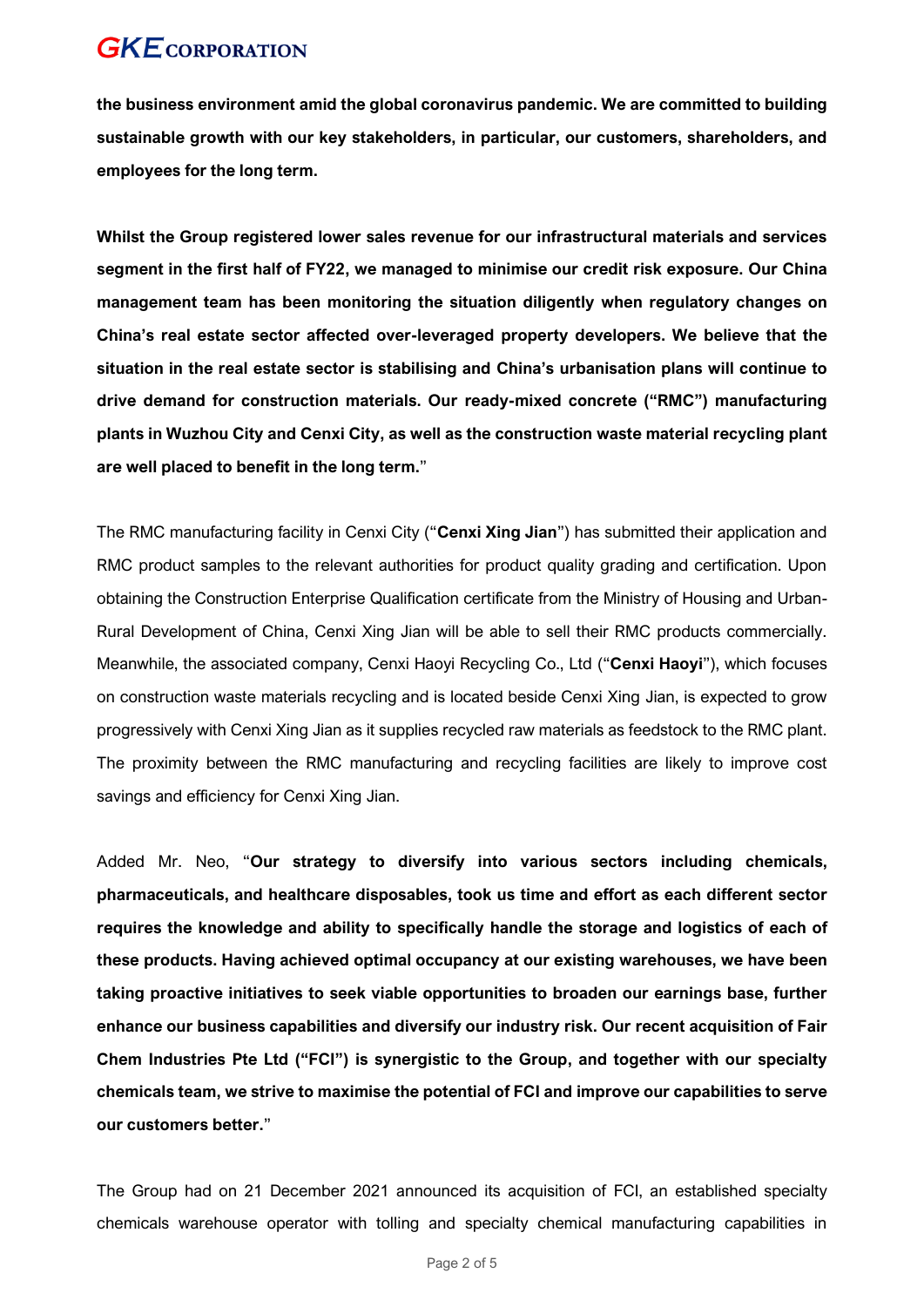Singapore for S\$12.5 million (the "**Proposed Acquisition**"). The Proposed Acquisition comprises premises with a gross floor area of approximately 8,766 square metres and a lease expiry at end of April 2038, as well as machinery and equipment related to the tolling and specialty chemical manufacturing business. The facility is fully equipped with a complete range of equipment and machinery capable of blending and manufacturing specialty chemicals and products according to customers' specifications and formulations. Based on the audited financial statements of FCI for the financial year ended 31 December 2020, the net tangible asset value and net profit were approximately S\$12.7 million and S\$1.7 million, respectively.

The Group will update shareholders on the progress of its business operations and corporate developments in both Singapore and China, as and when appropriate.

#### **Financial Review**

During the half-year under review, the Group experienced growth in its Singapore operations which includes its core warehousing and logistics segment, as well as indoor vegetable farming business. The unexpected turmoil in the real estate sector in China, however, undermined the performance of the Group's China operations, particularly, the manufacturing and supply of environmentally-friendly RMC in Wuzhou City, China.

|                                      | <b>1H FY22</b><br>(S\$'000) | <b>1H FY21</b><br>(S\$'000) | <b>YoY Change</b> |
|--------------------------------------|-----------------------------|-----------------------------|-------------------|
| Warehousing & Logistics              | 36,118                      | 31,082                      | $+16.2%$          |
| Strategic Investments:               |                             |                             |                   |
| Infrastructural materials & services | 18.773                      | 28,868                      | $-35.2\%$         |
| Agriculture (indoor vegetable farm)  | 93                          | $\overline{\phantom{0}}$    | N.M.              |
| Total                                | 54,984                      | 60,050                      | $-8.4%$           |

#### **Revenue analysis by business segment**

The Group's gross profit decreased by 5.7% from S\$14.5 million in 1H FY21 to S\$13.7 million in 1H FY22. This was mainly due to lower cost of sales in tandem with lower revenue in the RMC manufacturing plant, but was lifted by higher utilisation of warehousing space and increase in transportation and handling services. Correspondingly, gross margin increased slightly from 24.2% in 1H FY21 to 24.9% in 1H FY22.

Other income decreased by 66.7% from S\$3.2 million in 1H FY21 to S\$1.1 million in 1H FY22, mainly due to the reduction in the government support schemes for the Singapore operations.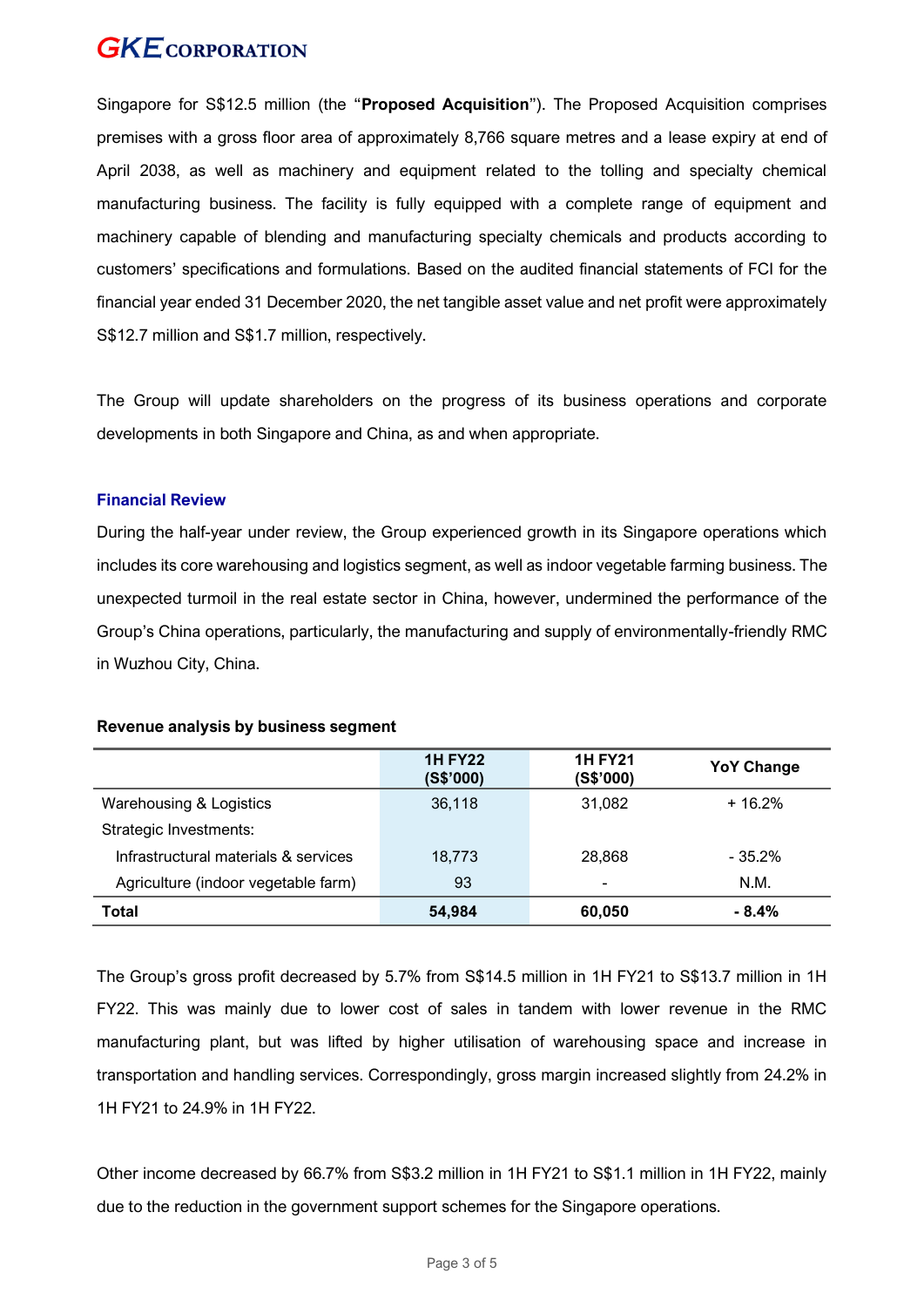Total operating expenses comprising marketing and distribution expenses and administrative expenses, increased by 24.9% from S\$6.7 million in 1H FY21 to S\$8.4 million in 1H FY22. The increase was mainly due to higher staff costs and an allowance of expected credit loss of S\$0.9 million for receivables in China, which was partially offset by lower marketing and distribution expenses incurred by the RMC plant in Wuzhou City.

Other credit of S\$0.6 million in 1H FY22 was mainly due to net foreign exchange gain, and marginally lower finance costs of S\$1.4 million in 1H FY22 was due to the absence of finance costs from Van Der Horst Logistics (Shanghai) Co., Ltd. which was divested in May 2021.

Share of result from associate saw Cenxi Haoyi contributed a gain of S\$118,000 in 1H FY22, a reversal from a loss of S\$73,000 as a result of start-up costs in 1H FY21.

After taking into account tax expenses, the Group's net profit attributable to shareholders decreased from S\$6.5 million in 1H FY21 to S\$3.8 million in 1H FY22. As at 30 November 2021, the Group's net asset value per share was 11.65 Singapore cents, an increase from 10.84 Singapore cents as at 30 November 2020.

##

This media release is to be read in conjunction with the Company's announcement posted on the SGX website on 14 January 2022.